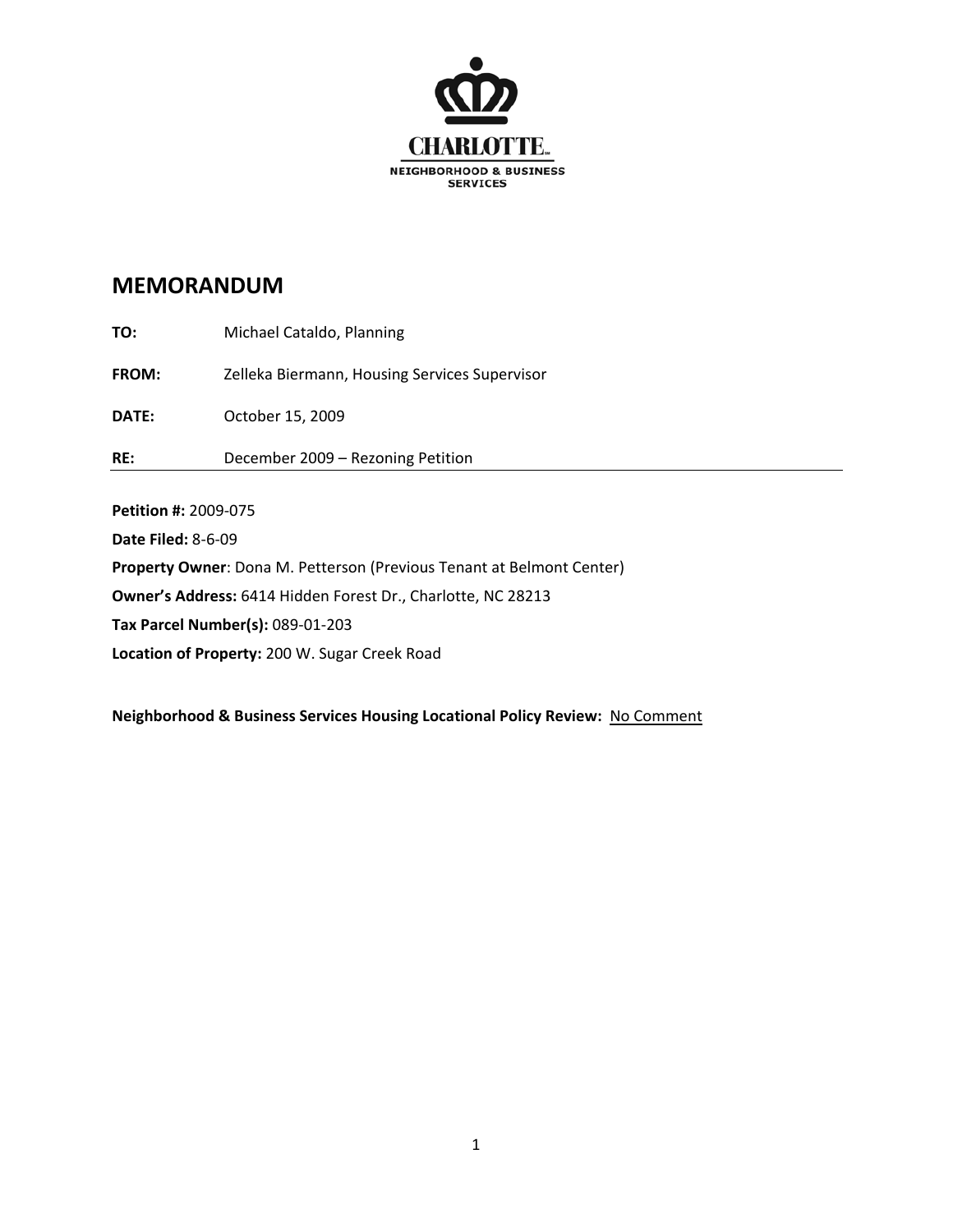

| RE:          | December 2009 - Rezoning Petition             |
|--------------|-----------------------------------------------|
| <b>DATE:</b> | October 15, 2009                              |
| <b>FROM:</b> | Zelleka Biermann, Housing Services Supervisor |
| TO:          | Michael Cataldo, Planning                     |

**Petition #:** 2009‐076 **Date Filed:** 8‐12‐09 **Property Owner**: The Asian (Korean) Herald C/O Ki‐Hyun Chun **Owner's Address:** 1339 Baxter Street #200, Charlotte, NC 28204 **Tax Parcel Number(s):** 125‐221‐01 **Location of Property:** 408 Cheery Street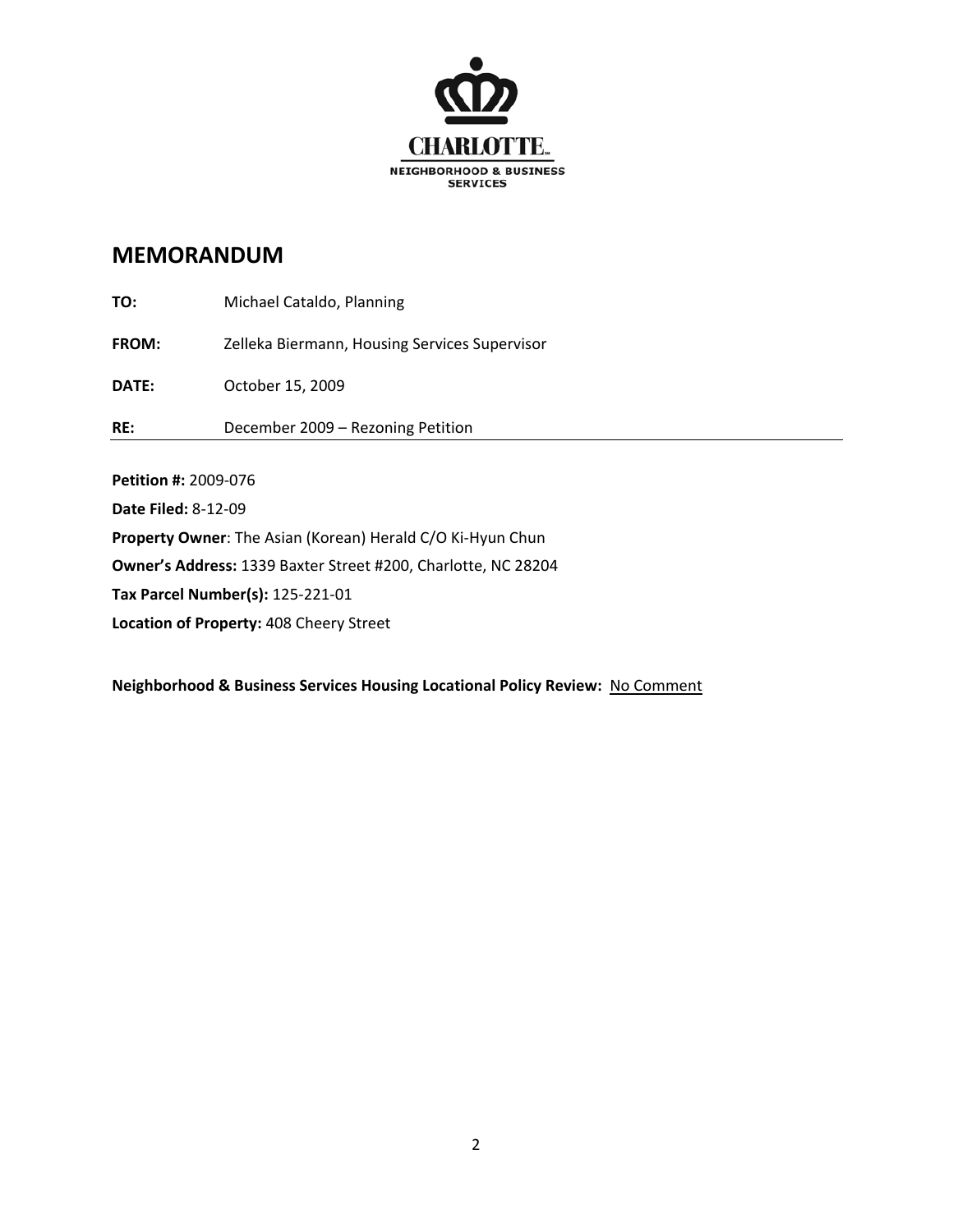

| <b>Datition 4. 3000 077</b> |                                               |
|-----------------------------|-----------------------------------------------|
| RE:                         | December 2009 - Rezoning Petition             |
| <b>DATE:</b>                | October 15, 2009                              |
| <b>FROM:</b>                | Zelleka Biermann, Housing Services Supervisor |
| TO:                         | Michael Cataldo, Planning                     |

**Petition #:** 2009‐077 **Date Filed:** 8‐25‐09 **Property Owner**: D.K. Pressley Development, Inc. **Owner's Address:** P. O. Box 2876, Indian Trail, NC 28079 **Tax Parcel Number(s):** 231‐094‐79 and 231‐094‐98 **Location of Property***:* West side of Weddington Road, South of Simfield Church Road.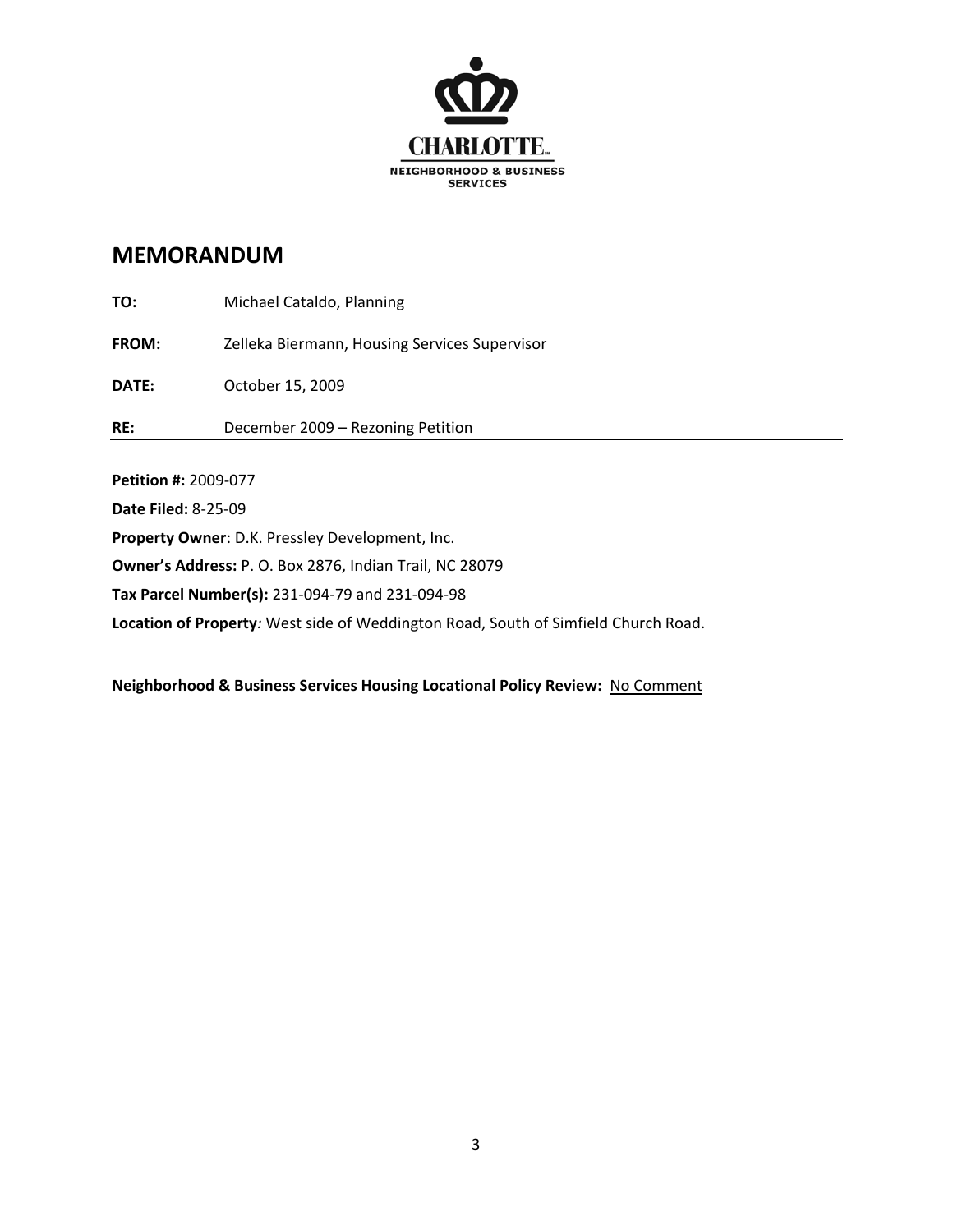

**TO:** Michael Cataldo, Planning **FROM:** Zelleka Biermann, Housing Services Supervisor **DATE:** October 15, 2009 **RE:**  December 2009 – Rezoning Petition **Petition #:** 2009‐078 **Date Filed:** 9‐16‐09

**Text Amendment Application –** City of Charlotte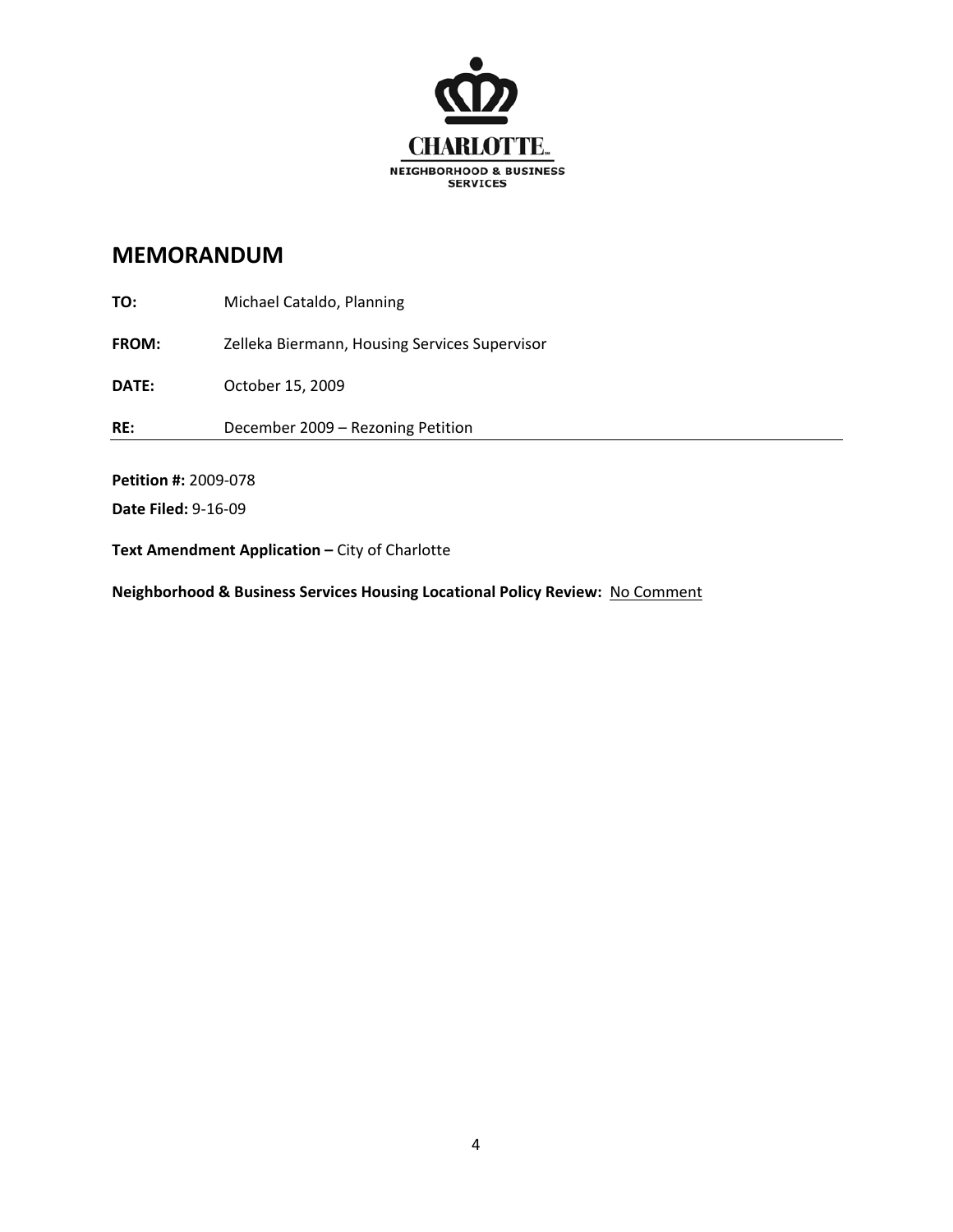

**TO:** Michael Cataldo, Planning **FROM:** Zelleka Biermann, Housing Services Supervisor **DATE:** October 15, 2009 **RE:**  December 2009 – Rezoning Petition **Petition #:** 2009‐079 **Date Filed:** 9‐16‐09

**Text Amendment Application –** City of Charlotte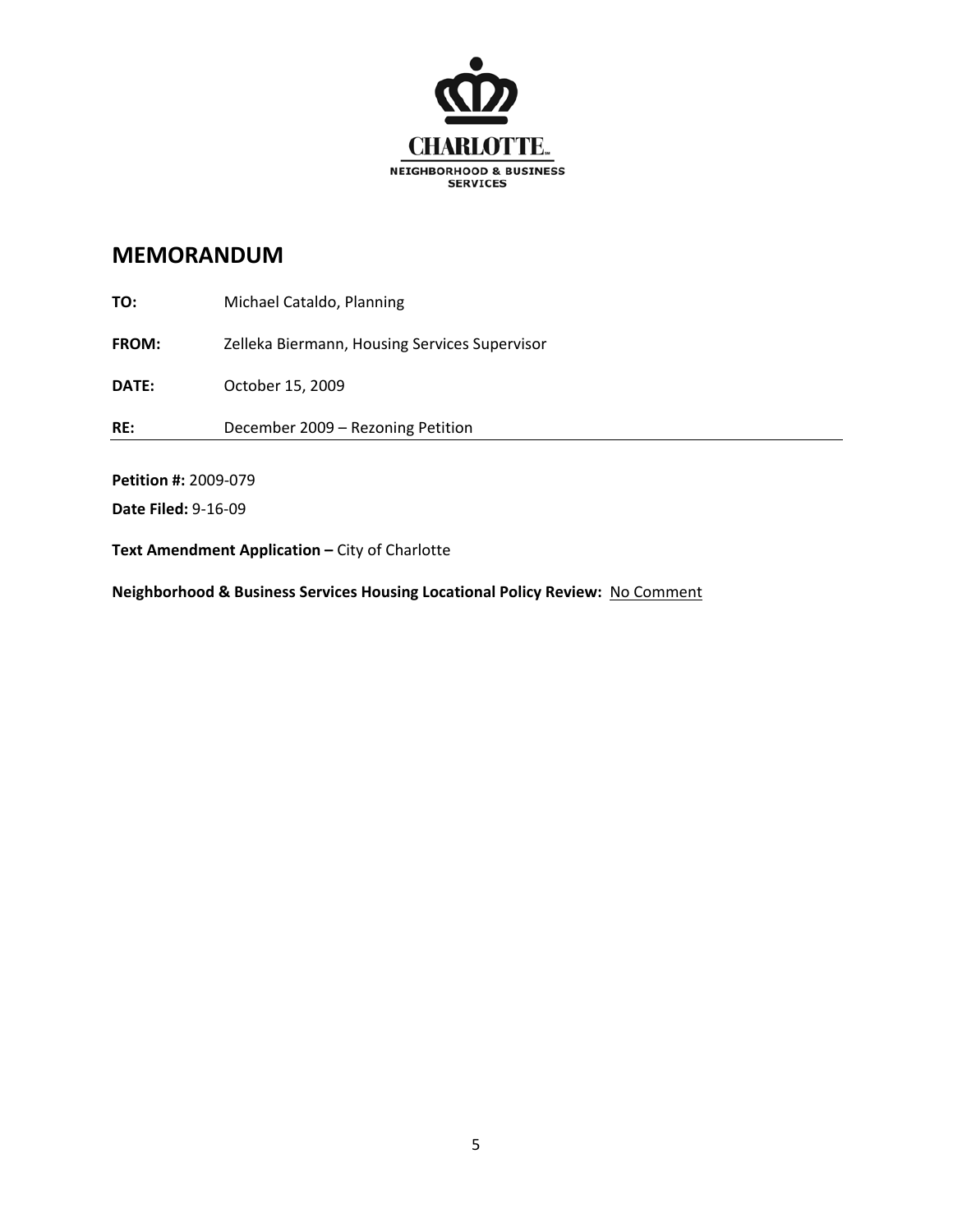

| Duanautu Ouman Nauth Campanultu Hause Dauglangeaut Dautnaus II C |                                               |
|------------------------------------------------------------------|-----------------------------------------------|
| Date Filed: 9-17-09                                              |                                               |
| Petition #: 2009-080                                             |                                               |
|                                                                  | December 2009 - Rezoning Petition             |
| RE:                                                              |                                               |
| <b>DATE:</b>                                                     | October 15, 2009                              |
| <b>FROM:</b>                                                     | Zelleka Biermann, Housing Services Supervisor |
| TO:                                                              | Michael Cataldo, Planning                     |

**Property Owner**: North Community House Development Partners, LLC

**Owner's Address:** 11930 Providence Rd. W, Charlotte, NC 28277

**Tax Parcel Number(s):** 223‐46‐288 ad 223‐46‐287

**Location of Property***:* North East Intersection of Ballantyne Commons Pkwy. & N. Community House Rd.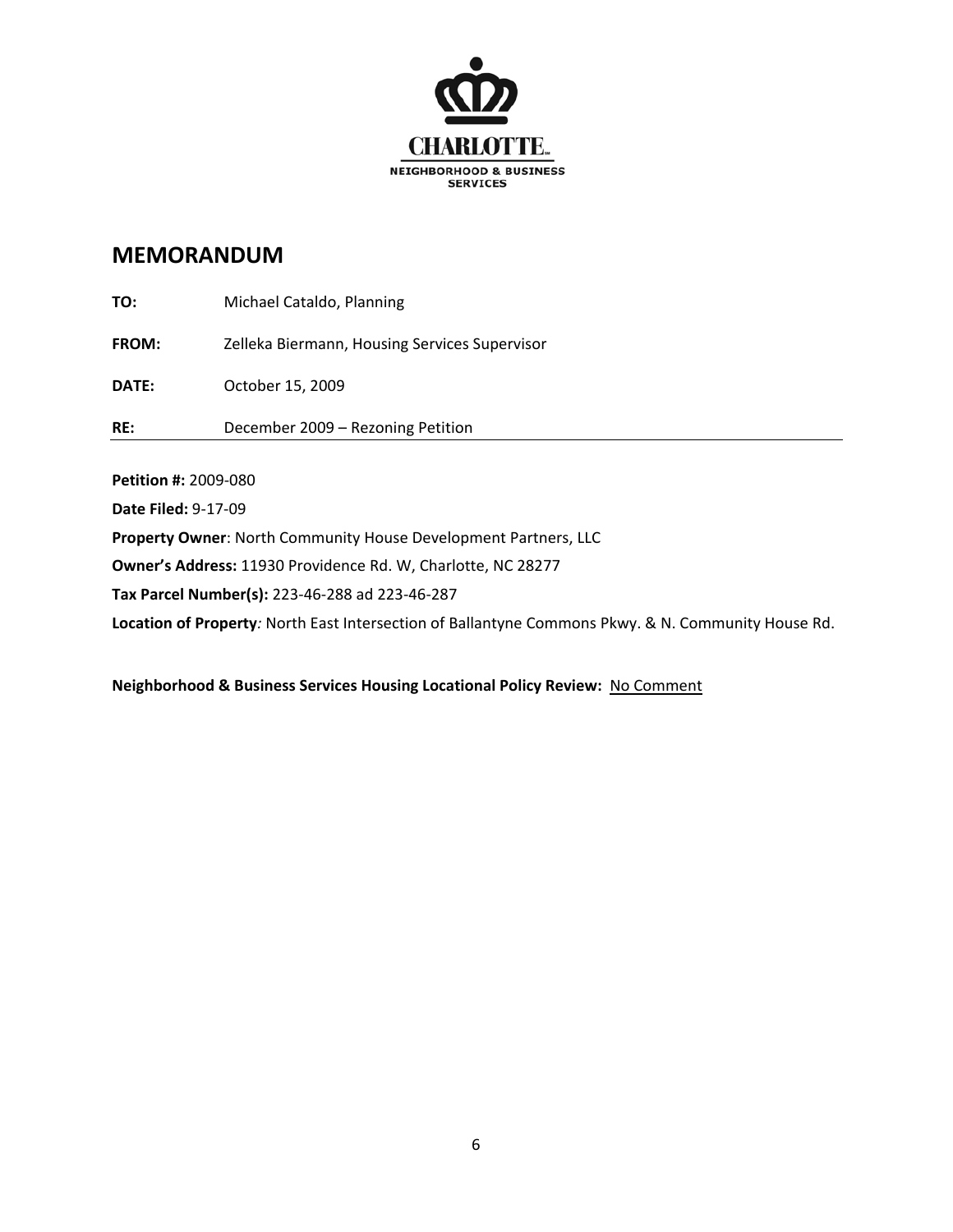

| TO:                                                                                  | Michael Cataldo, Planning                     |
|--------------------------------------------------------------------------------------|-----------------------------------------------|
| <b>FROM:</b>                                                                         | Zelleka Biermann, Housing Services Supervisor |
| <b>DATE:</b>                                                                         | October 15, 2009                              |
| RE:                                                                                  | December 2009 - Rezoning Petition             |
|                                                                                      |                                               |
| Petition #: 2009-081                                                                 |                                               |
| Date Filed: 9-14-09                                                                  |                                               |
| Property Owner: Charlotte Douglas International Airport/ City of Charlotte, NC 28208 |                                               |
| Owner's Address: 5501 Josh Birmingham Parkway                                        |                                               |
| Tax Parcel Number(s): 141-041-08, 141-041-22, 141-201-04                             |                                               |

**Location of Property***:* 7001 & 7003 Steel Creek Road & Byrum Dr.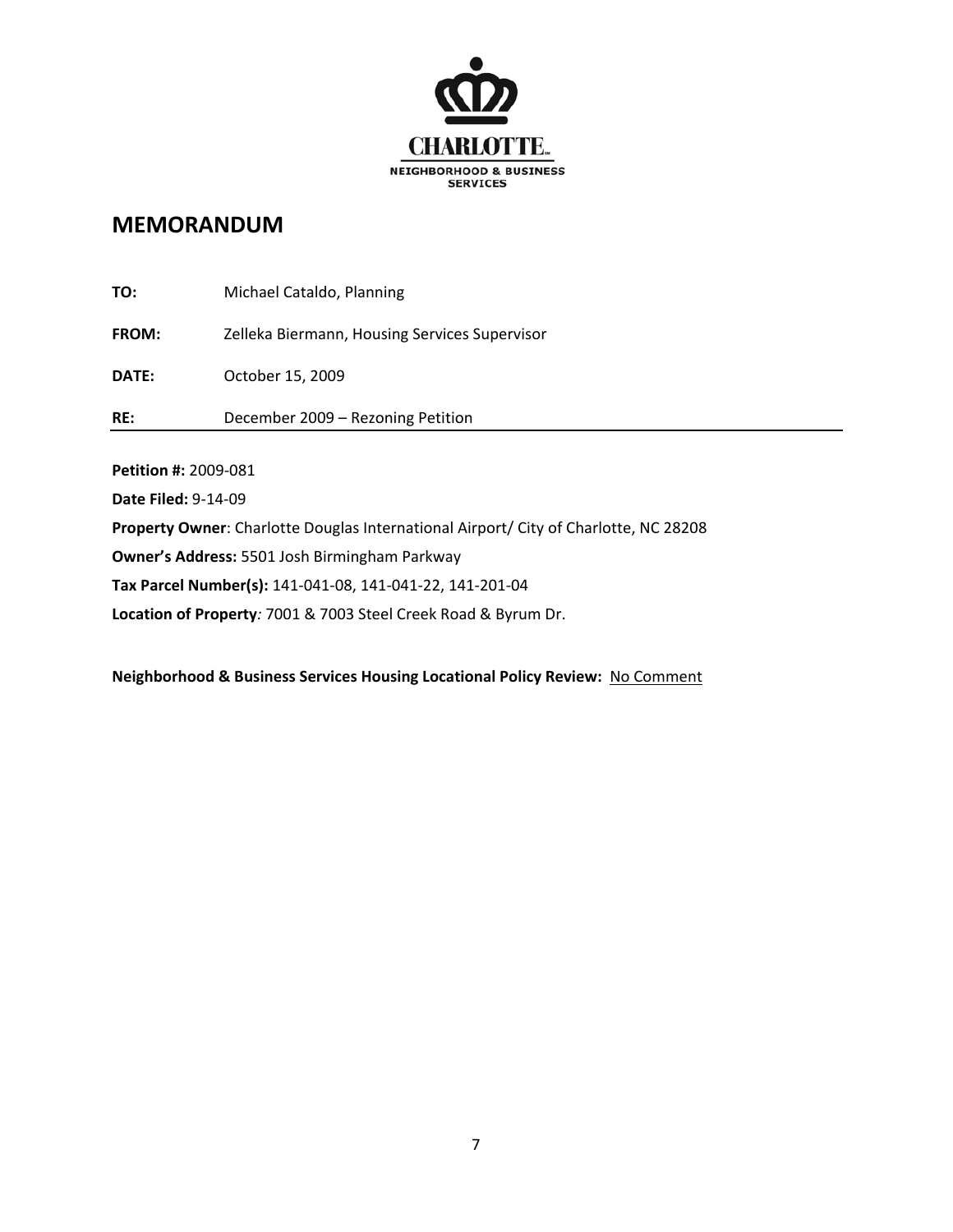

| <b>Petition #: 2009-082</b> |                                               |
|-----------------------------|-----------------------------------------------|
| RE:                         | December 2009 - Rezoning Petition             |
| <b>DATE:</b>                | October 15, 2009                              |
| <b>FROM:</b>                | Zelleka Biermann, Housing Services Supervisor |
| TO:                         | Michael Cataldo, Planning                     |

**Date Filed:** 9‐18‐09 **Property Owner**: Gina and Dean Collias **Owner's Address:** 315 Garrison Drive, Kings Mtn., NC 28086 **Tax Parcel Number(s):** 177‐051‐36 **Location of Property***:* 5811 Fairview Road, Charlotte, NC 28209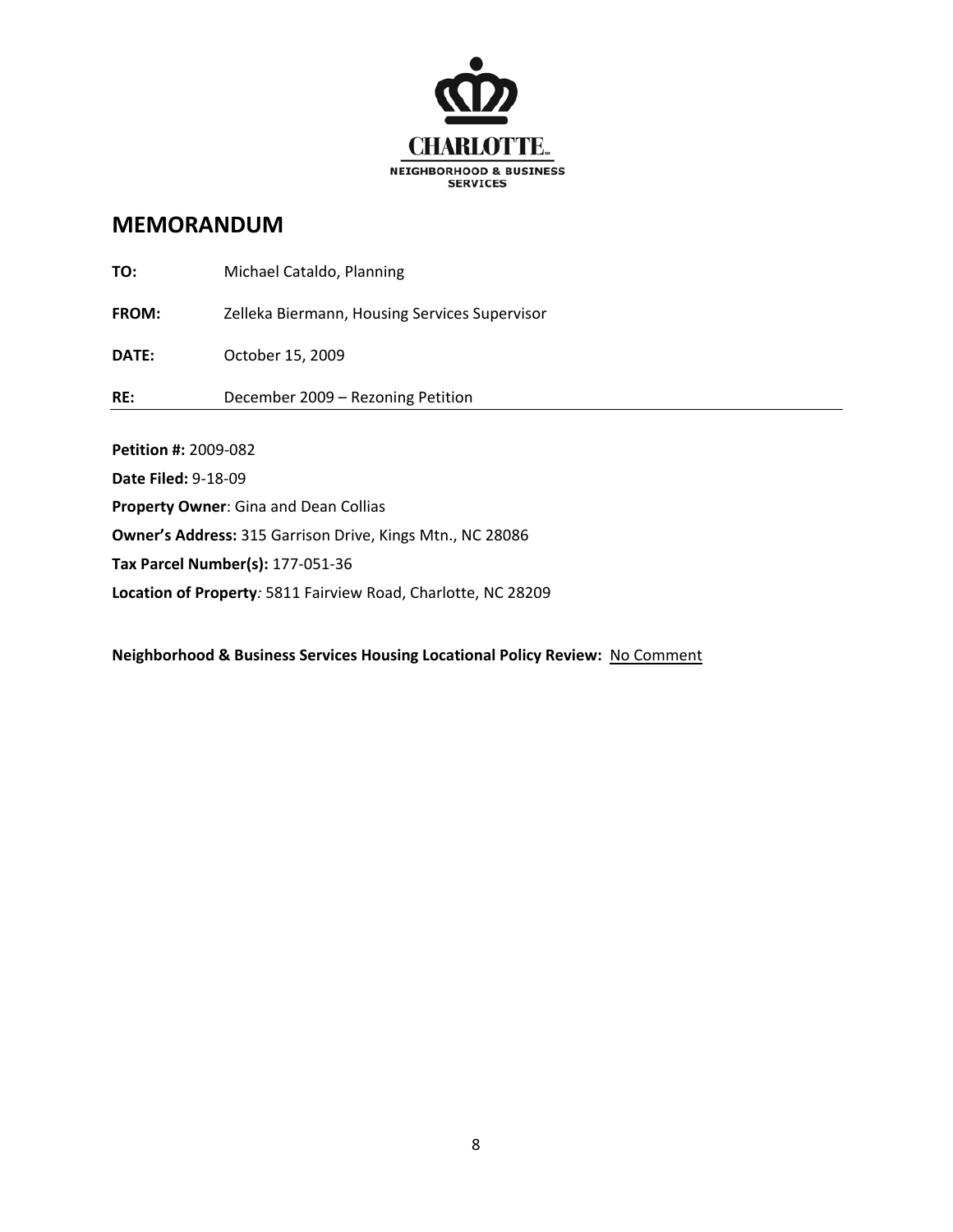

**TO:** Michael Cataldo, Planning **FROM:** Zelleka Biermann, Housing Services Supervisor **DATE:** October 15, 2009 **RE:**  December 2009 – Rezoning Petition **Petition #:** 2009‐083 **Date Filed:** 9‐25‐09

**Text Amendment Application –** City of Charlotte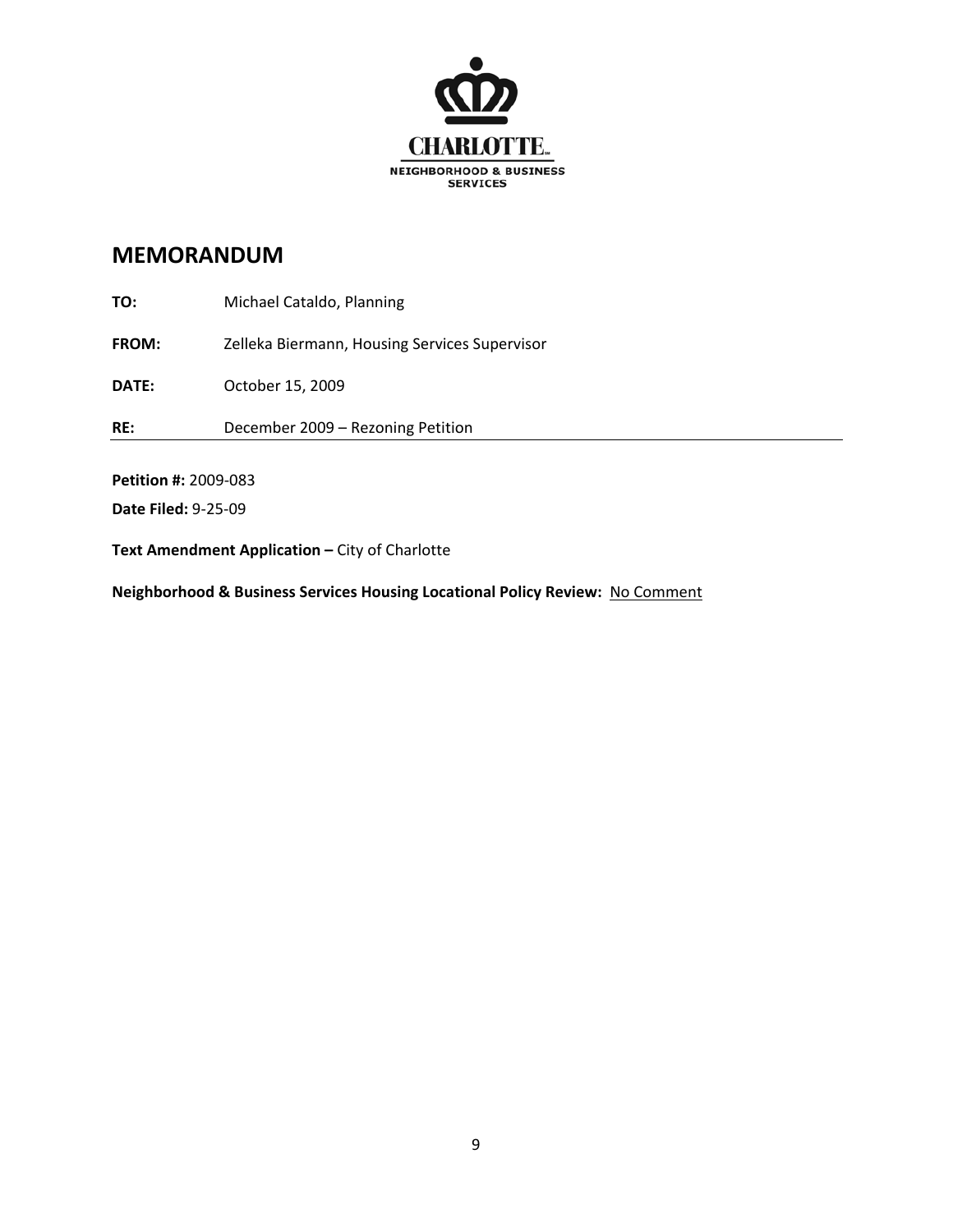

| <b>Date Filed: 9-28-09</b>  |                                               |
|-----------------------------|-----------------------------------------------|
| <b>Petition #: 2009-084</b> |                                               |
| RE:                         | December 2009 - Rezoning Petition             |
| DATE:                       | October 15, 2009                              |
| <b>FROM:</b>                | Zelleka Biermann, Housing Services Supervisor |
| TO:                         | Michael Cataldo, Planning                     |

**Property Owner**: Cent Dev North Lake, LLC

**Owner's Address:** 16930 W. Catawba Ave., Suite 206, Cornelius, NC 28031

**Tax Parcel Number(s):** 025‐092‐35

**Location of Property***:* 7230 Smith Corners Blvd.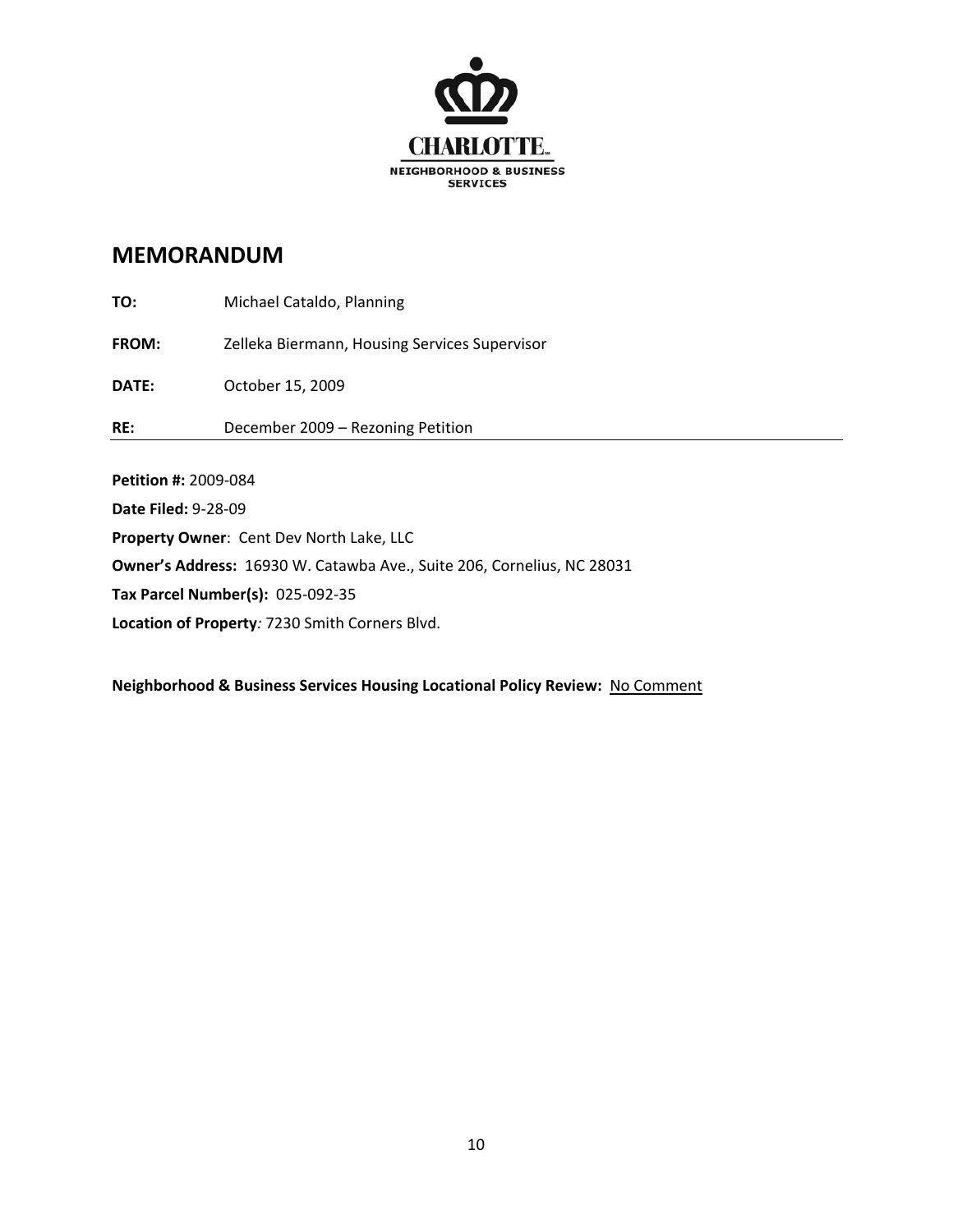

| Petition #: 2009-085 |                                               |
|----------------------|-----------------------------------------------|
| RE:                  | December 2009 - Rezoning Petition             |
| <b>DATE:</b>         | October 15, 2009                              |
| <b>FROM:</b>         | Zelleka Biermann, Housing Services Supervisor |
| TO:                  | Michael Cataldo, Planning                     |

**Date Filed:** 9‐28‐09

**Property Owner**: Hope of Israel Congregation, Inc.

**Owner's Address:** 6927 Huntfield Dr., Charlotte, NC 28270

**Tax Parcel Number(s):** 231‐131‐08

**Location of Property***:* East side of Providence Road South of Audrey Kell